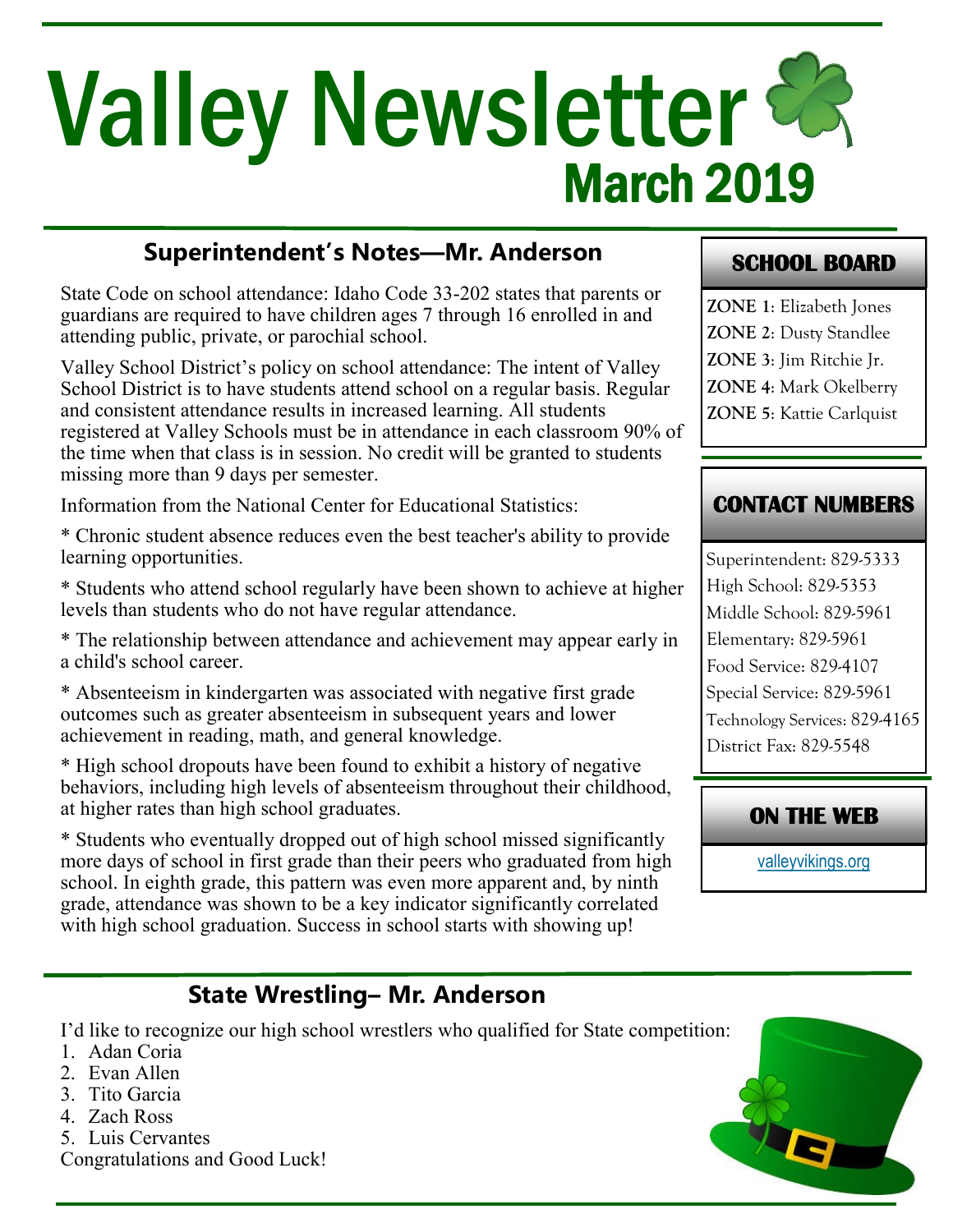### **High School Attendance– Ms. Moffitt**

This is just a reminder to parents and students of the importance of school attendance. We are not even to the end of the 3rd quarter and already in the high school we are seeing way too many absences, many of which are going to affect students receiving credit for classes and possibly graduation. According to Valley School District Policy and Idaho State Graduation Requirements a student shall not be absent from any class over 10% of the total days the class has met or credit may be withheld – nine (9) days per semester for hourly scheduled classes and five (5) days for block classes. ANYTIME a student misses class, unless they are participating in a school activity, it counts as an absence. Parents we need your help to ensure your student's success.

### **Viking Foundation Dinner—Mrs. Hardy**

Saturday, March 16th at 6:00 P.M. is the annual Viking Foundation Dinner & Auction. Grilled Tri-tip & Fried Chicken catered by The Snug Bar and Grill will be served. Cost per person is \$25.00. You can buy your tickets at the school office, at the door or from a Viking Foundation Member: Lana Black, Brent Hardy, Jennifer Hardy, Dusty Standlee, Davee Mussman, John Reed, Shannon Hodges, Matt Kimmel and Brittany Wise. Proceeds from the dinner and auction fund scholarships and community projects. The Foundation will be honoring Brian Hardy… Thank you Pat for your service, we appreciate the work you do!!

### **Sleep in Heavenly Peace—Mrs. Elorrieta**

"No kid sleeps on the floor in our town" is the mantra for an organization called Sleep in Heavenly Peace, https://www.shpbeds.org. Founded in Kimberly, ID, this non-profit was created to build beds for children and has exploded into more than 120 chapters nationwide. In May, the Senior class will host a build in the upper parking lot near the field house. They will need to raise \$3,000 in the next three months to fund the build. The beds built by the senior class will stay in our own community. To make a donation, please make your check payable to Valley High School with "Sleep in Heavenly Peace" in the memo. For more information, please contact a VHS Senior or Toni Elorrieta at (208) 829-5353 / elorrieta@valley262.org. If you know of a child in need of a bed, fill out an application at https://www.shpbeds.org/request-bed.

# **Mr. VHS Winner—Mrs. Gordon**

Congratulations to Masen Moffitt, Valley High School's Mr. VHS 2019!! He not only won the honor of being Mr. VHS 2019 but also received a free prom tuxedo from Cameo Special Events in Burley, a personalized Mr. VHS t-shirt, and Mr. VHS 2019 plaque. Competition was tough with paintball competition, Christmas dance routine, a "spicy" cooking show, high jumping, and baseball coaching. I would like to personally thank each contestant for their hard work and participation in Mr. VHS. This was one of my easiest years as an advisor putting on the show because of the young mens' work ethic and excitement. I also want to thank the BPA members for their hard work and dedication to make sure the night was successful. I especially want to thank BPA President, Gavin Hyde, and BPA Vice-President, Henry Talbot, for all the extra hours they put in to help plan this event. Valley's Business Professionals of America Club would like to send out a huge thank you to the community for supporting the event. Mr. VHS was a huge success and will allow 17 BPA members to travel to Boise to compete at State Leadership Conference to improve their academic, leadership, and community skills. They have an opportunity to gain valuable knowledge and contacts that will help them in school and with future success.